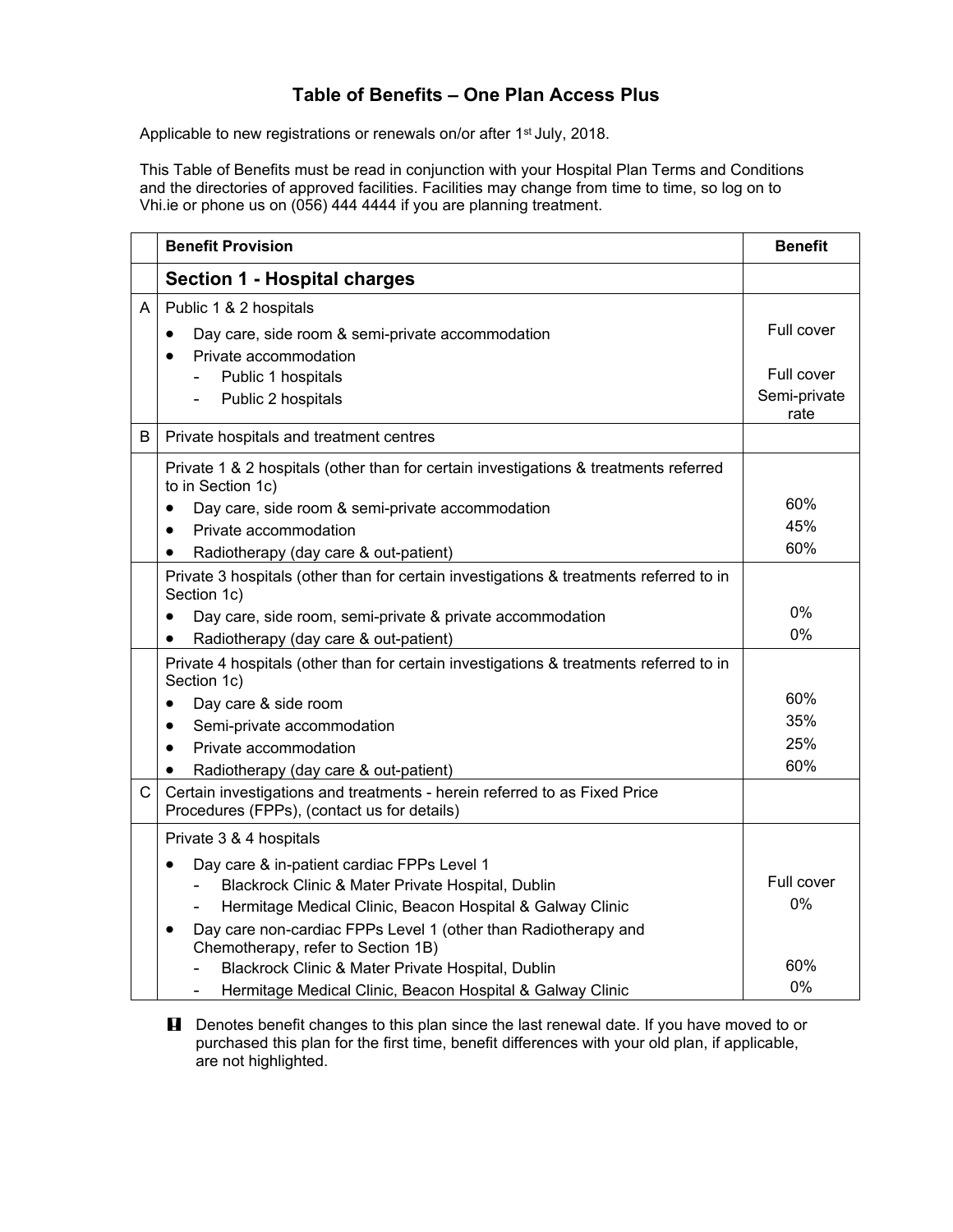|    | In-patient non-cardiac FPPs Level 1 (other than Radiotherapy and<br>٠<br>Chemotherapy, refer to Section 1B)                                                   |                                   |
|----|---------------------------------------------------------------------------------------------------------------------------------------------------------------|-----------------------------------|
|    | Blackrock Clinic & Mater Private Hospital, Dublin                                                                                                             | 35%                               |
|    | Hermitage Medical Clinic, Beacon Hospital & Galway Clinic                                                                                                     | 0%                                |
|    | In-patient cardiac FPPs Level 2<br>٠                                                                                                                          | 0%                                |
|    | Section 2 - Consultants' fees/GP procedures                                                                                                                   |                                   |
| A  | In-patient treatment, day-care/side room/out-patient & GP procedures                                                                                          |                                   |
|    | Participating consultant/GP<br>٠                                                                                                                              | Full cover                        |
|    | Non-participating consultant/GP                                                                                                                               | Standard<br>benefit               |
|    | Section 3 - Psychiatric cover (read in conjunction with Section<br>1)                                                                                         |                                   |
| A  | In-patient psychiatric cover                                                                                                                                  | 180 days                          |
| B  | Day care psychiatric treatment for approved day care programmes                                                                                               | Contact us for<br>further details |
| C  | In-patient treatment for alcoholism, drug or other substance abuse in any 5 year<br>period                                                                    | 91 days                           |
|    | <b>Section 4 - Maternity</b>                                                                                                                                  |                                   |
| A  | Normal confinement                                                                                                                                            |                                   |
|    | Public hospital benefit (up to 3 days)<br>$\bullet$                                                                                                           | Full cover                        |
|    | Caesarean delivery (as per hospital benefits listed)                                                                                                          | <b>Refer Section</b><br>1         |
|    | Home birth benefit                                                                                                                                            | €2,275                            |
| B  | In-patient maternity consultant fees (per Schedule of Benefits for Professional<br>Fees)                                                                      | Agreed<br>charges                 |
|    | <b>Section 5</b>                                                                                                                                              |                                   |
| A  | Convalescent care - first 14 nights                                                                                                                           | €45 per night                     |
| B  | Cancer care support - one night's accommodation up to €100, for each treatment                                                                                | €1,500 per<br>calendar year       |
| C  | Vhi Healthcare approved medical and surgical appliances - subject to an excess of<br>€300 per member per year (contact us for details of eligible appliances) | €6,400 per<br>member year         |
| D  | Vhi Hospital@Home                                                                                                                                             | Full cover                        |
| Ε  | Child home nursing - 14 days per calendar year                                                                                                                | €100 per day                      |
| F  | Parent accompanying child - 14 days per calendar year, following a stay in excess<br>of 3 days in hospital                                                    | €40 per day                       |
|    | <b>Section 6 - Transport costs</b>                                                                                                                            |                                   |
| A  | Transport costs (covered in accordance with our rules)                                                                                                        | Agreed<br>charges                 |
|    | <b>Section 7 - Cover outside Ireland</b>                                                                                                                      |                                   |
| A. | Emergency treatment abroad                                                                                                                                    | €100,000                          |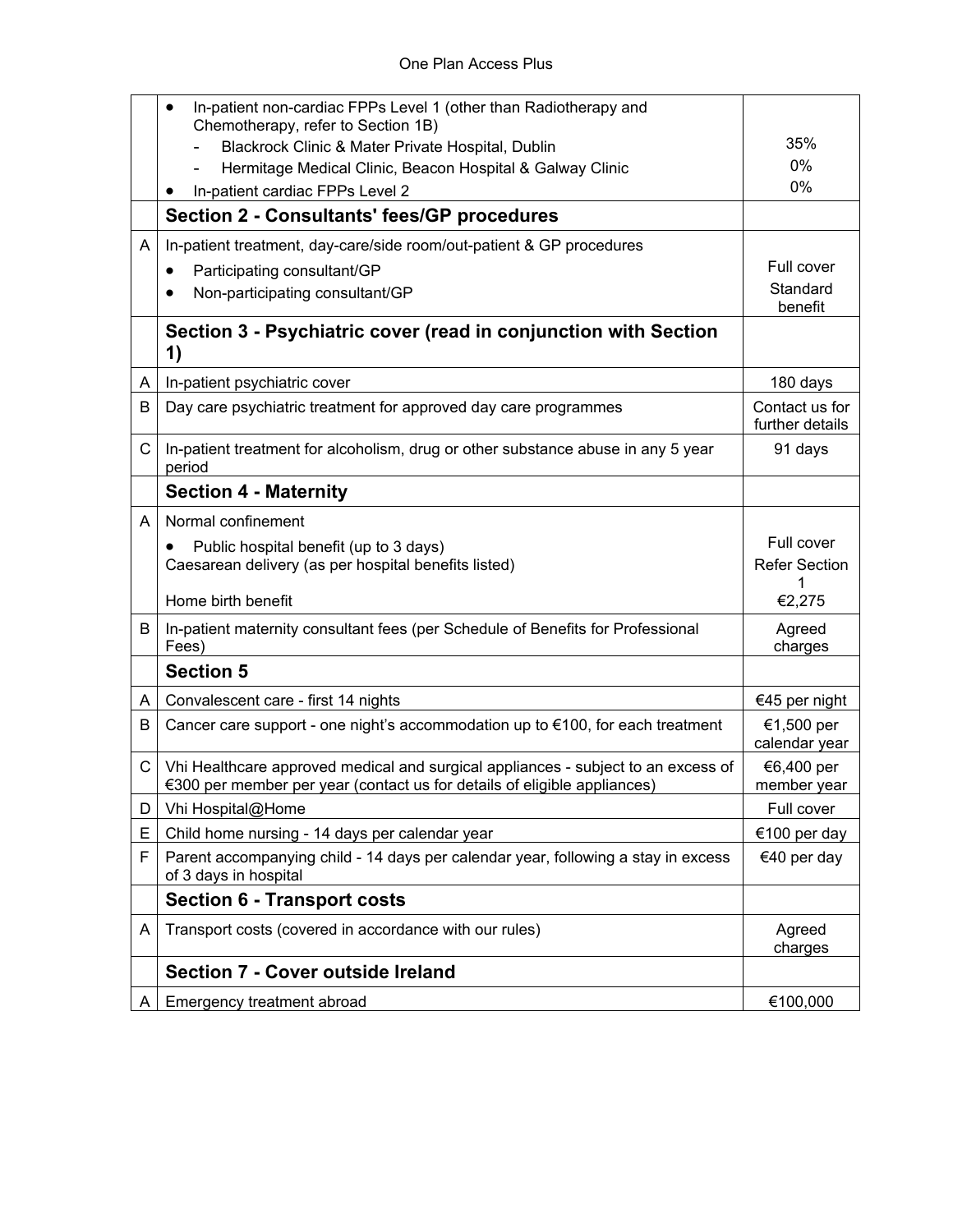| В  | Elective treatment abroad (subject to prior approval)                                                                                                                                                                                   |                       |
|----|-----------------------------------------------------------------------------------------------------------------------------------------------------------------------------------------------------------------------------------------|-----------------------|
|    | Surgical procedures available in Ireland (as per level of cover in Ireland)<br>٠                                                                                                                                                        | €100,000              |
|    | Treatment not available in Ireland                                                                                                                                                                                                      | €100,000              |
|    | <b>Section 8</b>                                                                                                                                                                                                                        |                       |
| A  | In-patient MRI scans (covered in accordance with Section 1)                                                                                                                                                                             | Agreed<br>charges     |
| В  | Out-patient MRI scans                                                                                                                                                                                                                   |                       |
|    | Category 1 - approved MRI centres<br>٠                                                                                                                                                                                                  | Full cover            |
|    | Category 2 - approved MRI centres, agreed MRI charges & consultant<br>Radiologists fees (subject to an excess of €125 per scan)                                                                                                         | Full cover            |
| C. | PET-CT scans (covered in accordance with our rules)                                                                                                                                                                                     | Agreed<br>charges     |
| D. | CT Scans (covered in accordance with our rules) $\blacksquare$                                                                                                                                                                          | Full cover            |
|    | Section 9 – Day-to-day medical expenses (benefits are per visit,<br>per member, unless otherwise indicated) H                                                                                                                           |                       |
| A  | General practitioner                                                                                                                                                                                                                    | €20                   |
| B  | Consultant consultation                                                                                                                                                                                                                 | €51                   |
| C. | Pathology - consultants' fees (per referral)                                                                                                                                                                                            | €20                   |
| D  | Radiology - consultants' fees for professional services (per procedure)                                                                                                                                                                 | €60                   |
| E. | Pathology/Radiology or other diagnostic tests (refer to Section 8 for out-patient<br>MRI benefits) - 50% of agreed charges in an approved out-patient centre. Contact<br>us for details of eligible diagnostic tests and reimbursements | €500 per year         |
| F  | Pre- and post-natal care (combined visits)                                                                                                                                                                                              | €385                  |
| G  | Dental practitioner - 1 visit                                                                                                                                                                                                           | €20                   |
| H  | Physiotherapist                                                                                                                                                                                                                         | €13                   |
|    | Acupuncturists, Chiropractors, Osteopaths, Physical therapists, Reflexologists - 12<br>combined visits                                                                                                                                  | €20                   |
| J  | Chiropodists/Podiatrists, Dieticians, Occupational therapists, Speech therapists,<br>Orthoptists, Clinical Psychology - 12 combined visits                                                                                              | €20                   |
| K. | Optical – eye testing (in each 24 month period)                                                                                                                                                                                         | €20                   |
| L  | Accident & emergency cover                                                                                                                                                                                                              | €20                   |
| м  | Out-patient mental health therapy - 12 visits in an approved out-patient mental<br>health centre                                                                                                                                        | €20                   |
| N  | Vhi Online Doctor - 6 visits (available through the Vhi App)*                                                                                                                                                                           | Full cover            |
| O  | Vhi SwiftCare exclusive benefit to Vhi customers*                                                                                                                                                                                       |                       |
|    | Initial consultation (charge is €125 – you pay €50)<br>٠                                                                                                                                                                                | €75                   |
|    | Follow-up treatment package after this consultation for x-rays, tests & medical<br>aids (maximum you will pay is €150 for this follow-up treatment)                                                                                     | 50% of total<br>costs |
|    | Vhi SwiftCare appointment services*                                                                                                                                                                                                     |                       |
|    | Consultant consultation (orthopaedic, oral maxillofacial & sports medicine)<br>$\bullet$                                                                                                                                                | 50%                   |